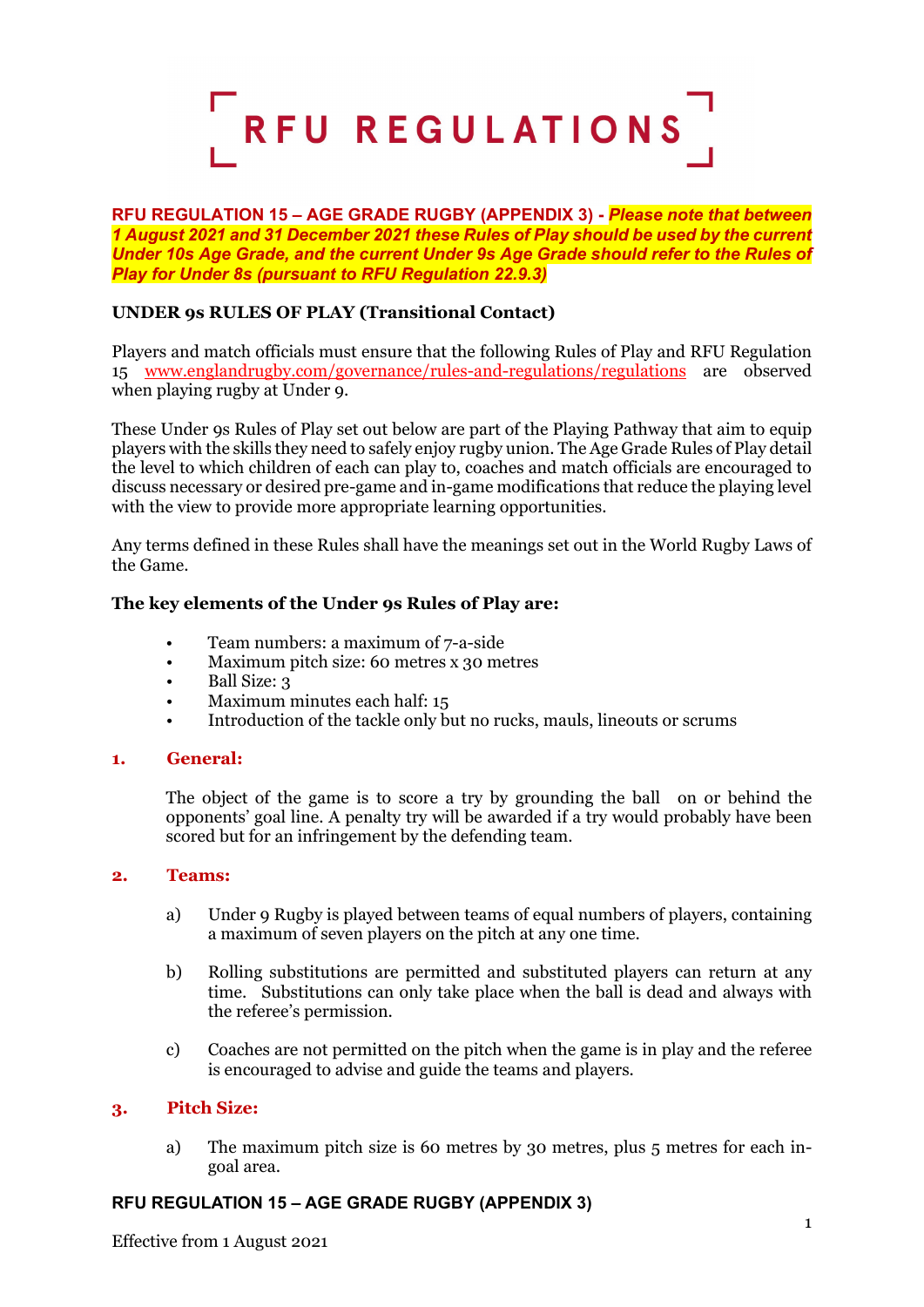- b) The referee and coaches may agree to reduce the pitch sizes provided that they agree it is safe to do so.
- c) Adjacent pitches should be no closer than 5 metres.

## **4. Passing:**

The ball may only be passed sideways or backwards. If the ball is knocked or passed forwards towards the opponents' dead ball line, then a free pass is awarded to the nonoffending team, unless advantage occurs to the non-offending team. In order to keep the game flowing, referees should play advantage wherever possible.

## **5. Free Passes:**

- a) A free pass is awarded:
	- i. To start the match at the beginning of each half from the centre of the pitch.
	- ii. When there has been an infringement.
	- iii. For a forward pass.
	- iv. For a knock on.
	- v. After a try is scored, to restart the match by the non-scoring team from the centre of the pitch.
	- vi. When the ball or ball carrier goes into touch. The free pass is 5 metre from touch, level with where the ball or ball carrier went into touch.
	- vii. When the ball is pulled from the ball carrier's grasp.
	- viii. When the tackler makes contact at or above the armpit.
- b) At a free pass, the opposition must be 7 metres back from the mark. At a free pass, the passer must start with the ball in both hands and, when the referee calls "Play", pass the ball backwards through the air to a member of their team. For safety reasons, no player may run until the pass is made.

## **6. The Tackle:**

- a) A "Tackle" occurs when the ball carrier is held by one or more opponents and is brought to ground. A ball carrier who is not held is not a tackled player and a tackle has not taken place. The tackle must include the use of arms.
- b) Where the ball carrier remains on their feet the referee must call "Tackle" (allowing approximately 3 seconds to establish whether the ball carrier is held). Where the ball carrier is taken to ground, the referee must also call "Tackle-Release".
- c) The ball carrier can run and dodge potential tacklers but cannot fend off or hand off using their hands or the ball. The ball cannot be pulled out of the ball carrier's hands at any time.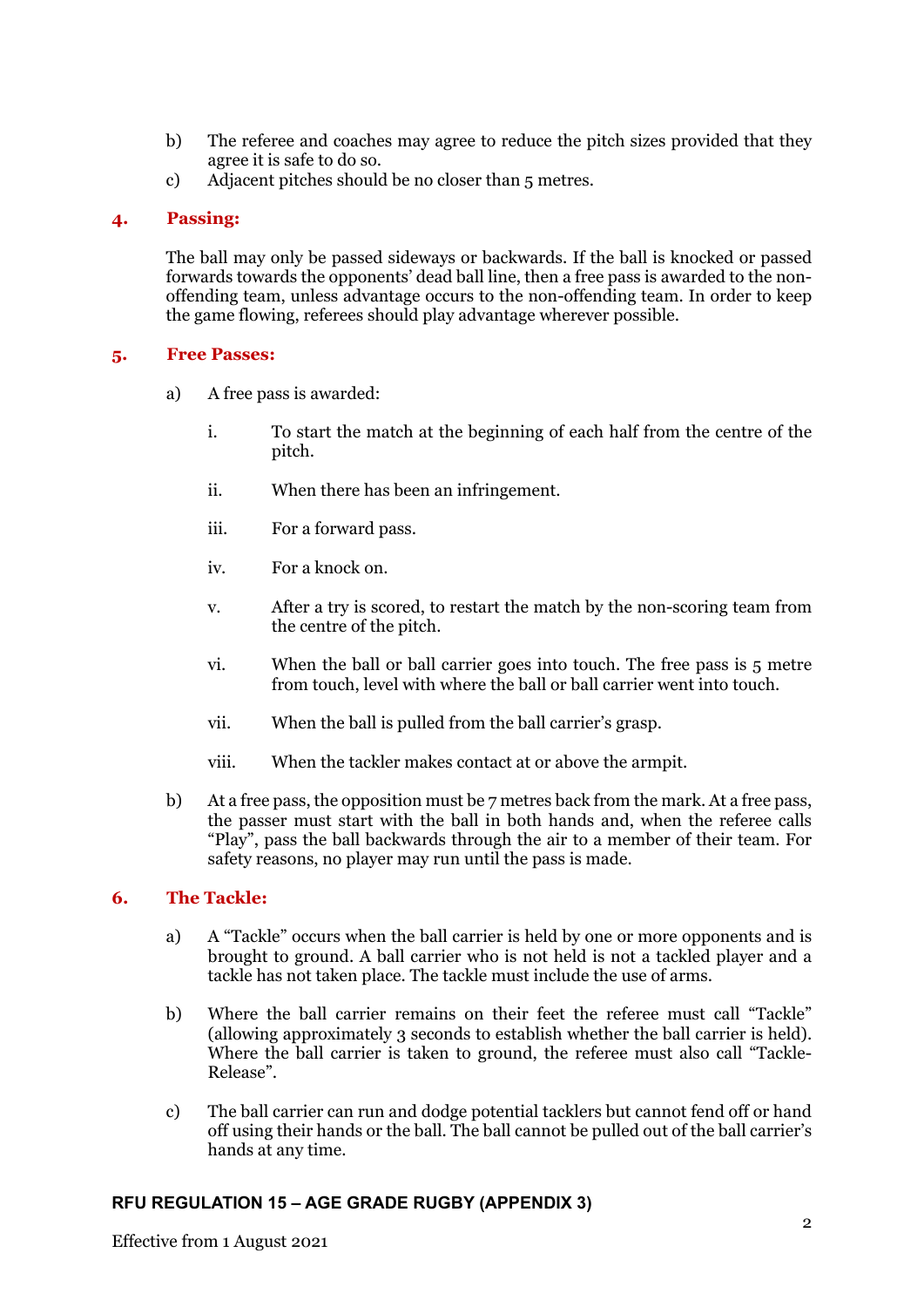### ACTIONS BY THE BALL CARRIER in the tackle:

- d) When the referee says ''Tackle'' the ball carrier must pass the ball to a supporting player from their own team, either from standing or from the ground within 3 seconds of the call.
- e) Once "Tackle" has been called the ball carrier can continue to go forward (if on their feet), but must pass within 3 seconds.
- f) The ball carrier cannot score a try once "Tackle" has been called and must pass to a supporting player.
- g) If the ball carrier is within a metre of their opponents' goal line the referee should allow the 3 seconds before calling "Tackle". If the player touches the ball down on or over the goal line within that time, a try will be awarded.

### ACTIONS BY THE TACKLER:

- h) The tackler must grasp the ball carrier below the armpits. The tackle must include the use of arms.
- i) The tackler may not contest the ball (grabbing it, blocking the pass), but may attempt to to stop the ball carrier attempting to gain ground.
- j) More than one defender is allowed in the tackle, but must allow the ball carrier to pass the ball.
- k) Once the referee has called "Tackle", the tackler can continue to keep hold to prevent further forward movement of the ball carrier, but must release the ball carrier and re-join the game once the pass has been made. If the tackle is made to ground, the tackler must release and get to their feet as soon as possible, they must not contest the ball nor block the pass and must get into an on-side position between their goal line and the tackled player.
- l) If the ball carrier has not been held for 3 seconds and the referee has not called "Tackle", the ball carrier is allowed to score a try or in one movement (if on the ground) place the ball over the goal line.

## ACTIONS BY THE TEAM IN POSSESSION:

- m) The supporting players may not assist the ball carrier in moving forward by either driving with the shoulder or binding on.
- n) Any player that is passed the ball before, during or after contact may run with it.
- o) A supporting player may rip the ball from the ball carrier but must then pass the ball immediately to a team mate.
- p) Supporting players must not deliberately stand either side and in close proximity to the ball carrier to prevent defenders from making the next tackle.
- q) A supporting player may pick the ball up from a tackled player or ground, but must then pass the ball immediately to a team mate. This player who passes the ball cannot be tackled.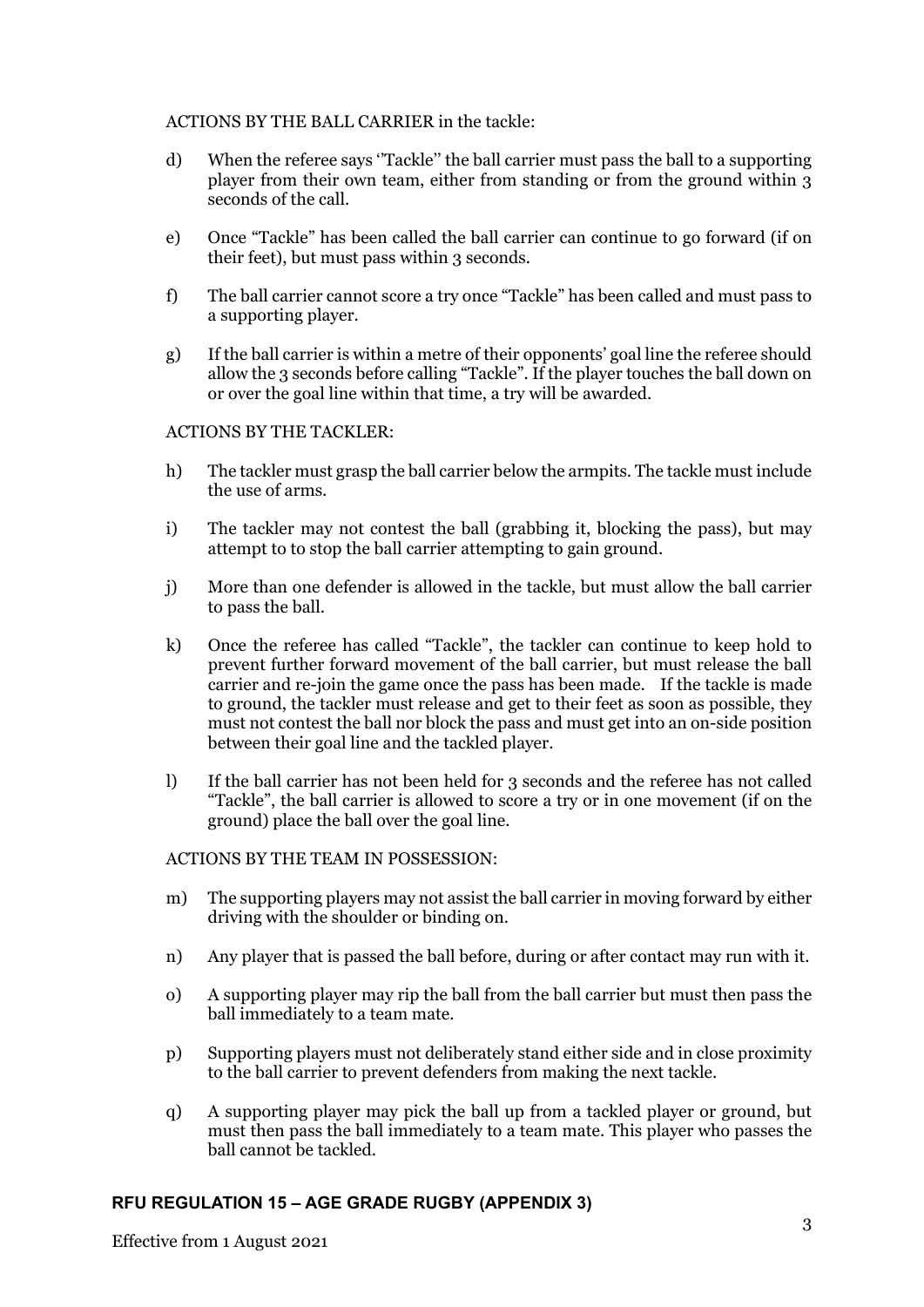### ACTIONS BY THE TEAM NOT IN POSSESSION:

- r) When the tackle is made other opponents cannot prevent the ball carrier from passing the ball.
- s) At the tackle, opponents must stay 1m behind the hindmost foot of the hindmost player. This represents the offside line and opponents must retreat and stay behind the offside line or the goal line (if closer) until the pass is made, otherwise they will be considered to be offside.

## **7. Transitional Rugby Variation:**

TO BE AGREED BY BOTH COACHES & REFEREE PRIOR TO THE COMMENCEMENT OF THE MATCH. Where the players are confident and proficient and to challenge them further: To reward good defence and to promote the ball carrying team keeping the ball alive by passing the ball before being tackled, the team in possession of a ball will only be allowed to be tackled a maximum of 6 times before scoring a try. At the 7th tackle, the referee will stop the game and give the ball to the other team by awarding a free pass at the point that the tackle took place. If the 7th tackle takes place one or more metres from the goal line and the ball is grounded, the try will be disallowed and the opposition will be given the ball for a free pass 7 metres out from the goal line, in line with the point the goal line was crossed.

If the coaches and referee do not agree, the rules variations set out in point 7 above shall not apply.

### **8. Offside:**

Offside only occurs at the time of the tackle. If a player, in an offside position, intercepts, prevents or slows down a pass from the tackled player to a team mate, a free pass will be awarded to the non-offending team. A player can, however, run from an onside position to intercept a floated pass before it reaches the intended receiver.

### **9. Infringements:**

There is an emphasis on running with the ball, evasion, running in support of the ball carrier and passing; and for the opponents on tackling the ball carrier, prevent them going forward and to get back into the game. In Under 9 rugby the following are not permitted:

- a) Contact above the armpits. If contact is above the armpits, the game must be stopped, the offender spoken to, reminded of the contact rules and a free pass awarded to the non-offending team.
- b) Kicking of any kind.
- c) Hand off or fend off with a hand or ball.
- d) The ball must not be pulled from the ball carrier's grasp by an opponent.
- e) Contact with players not in possession.

### **10. Ball on the Ground:**